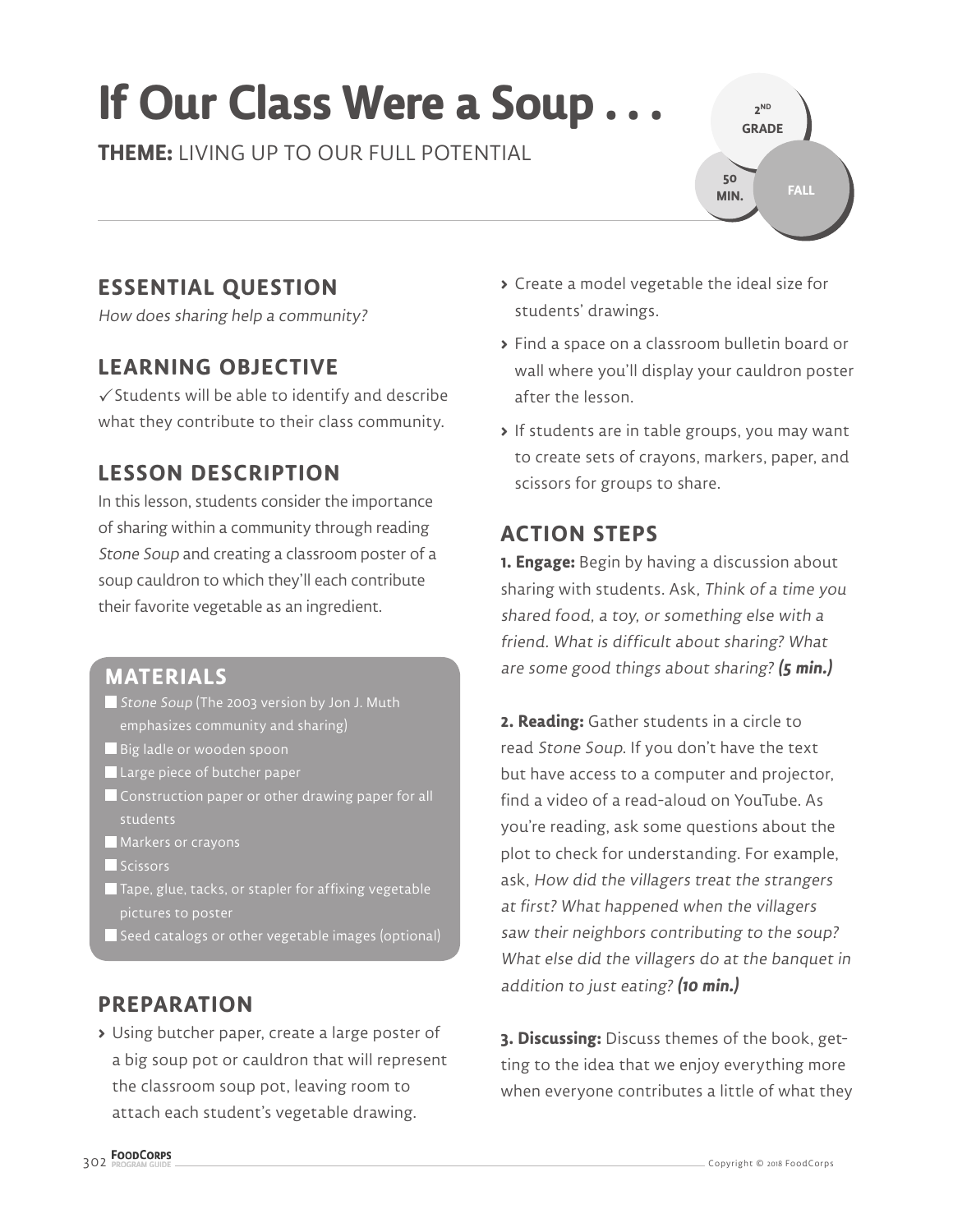have. Tell students, We'll be creating our own stone soup as a class by drawing pictures of our favorite vegetables and putting them into this classroom soup pot. Show your cauldron, vegetable model, and the supplies you have for them to use. Say, You can add any vegetable to our soup that you think is tasty, and be sure to write your name on your vegetable so we know who contributed that ingredient. **(5 min.)**

**4. Drawing:** Have students return to their desks and draw, color, and cut out their vegetables. You may want to have seed catalogs or other vegetable visuals around to help generate ideas. Give students a five-minute warning before it's time to clean up and have their contributions ready. Early finishers can add a second vegetable. **(10 min.)**

**5. Gathering:** Make sure students have cleaned up their areas and put supplies back before asking them back to the circle with their ingredients in hand. Sit in a circle with your soup pot poster in the center. Explain, When we eat foods with all these different vegetables that are different colors and different parts of the plant, we're giving our bodies what they need. Our class is like a soup! Each person has their own special characteristics that add something to the class community. Think about what you bring to the class. Maybe you bring jokes to make people laugh. Maybe you bring a helpful attitude. Take a minute to think of something positive you add to this class. If you need help thinking of something, you can ask me or a friend. When you're ready to share, raise your hand, and when I call on you, you can add your vegetable to our soup, and tell us what you add to the class. One at a time, have each student place their vegetable into the soup pot

and share what they add to the class. During each student's turn, give him or her a ladle or spoon to pretend they're stirring their ingredient into the pot. **(15 min.)**



**(After Class)** Affix the veggies onto the soup pot poster, and hang it in the classroom. You might title it something like "Vegetable Soup Builds Community."

#### **REFLECTION**

Have students discuss the following questions in small groups, then share with the class: **(5 min.)**

- $\overline{\textbf{e}}$  How do you think sharing helps a community?
- We all add different things to the class community. How can we support one another's differences?
- What are some ways we can be like the villagers at the end of the story in our own classroom community? What are ways that we can share? What are other nice things we can do for our classmates?